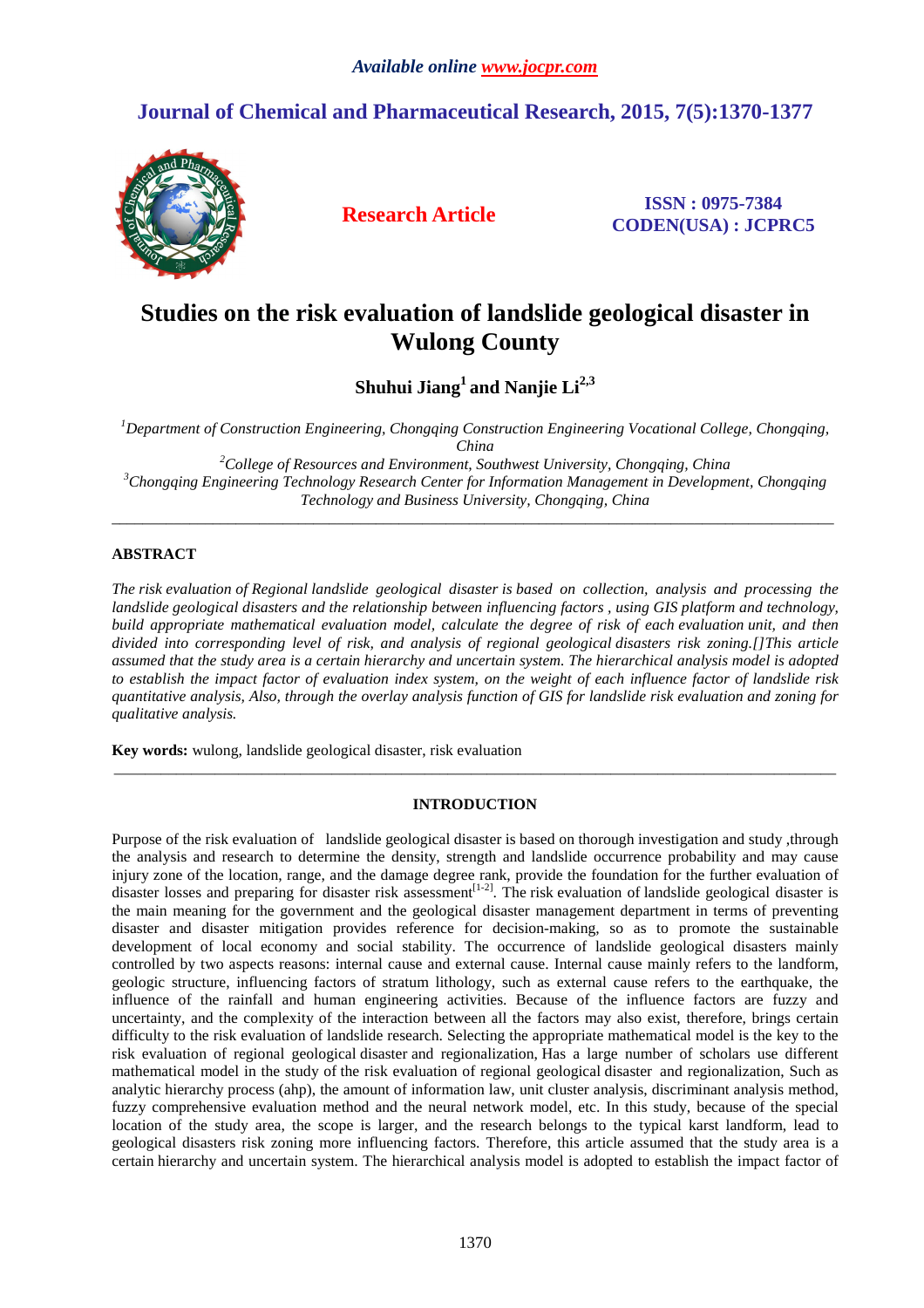evaluation index system, on the weight of each influence factor of landslide risk quantitative analysis, Also, through the overlay analysis function of GIS for landslide risk evaluation and zoning for qualitative analysis.

*\_\_\_\_\_\_\_\_\_\_\_\_\_\_\_\_\_\_\_\_\_\_\_\_\_\_\_\_\_\_\_\_\_\_\_\_\_\_\_\_\_\_\_\_\_\_\_\_\_\_\_\_\_\_\_\_\_\_\_\_\_\_\_\_\_\_\_\_\_\_\_\_\_\_\_\_\_\_*

#### **EXPERIMENTAL SECTION**

This research adopts AHP (Analytic Hierarchy Process) to establish the model of the risk evaluation of landslide. This method is proposed by satie, a professor at university of Pittsburgh, used to solve hierarchical weighted decision analysis. Based on the nature of the complex problems, influence factors and its inner link analysis, establish to difficult to quantitatively express the complex system decision-making model and method. This method is suitable for complex decision problem to make decisions but lack of quantitative information. The risk evaluation of Landslide is a complex decision problem, participate in the evaluation of the impact factor is difficult to quantitative expression, so the analytic hierarchy process (ahp) was applied to the risk evaluation of Landslide can overcome the problem of objective existence, achieved good results $^{[3]}$ .

#### **Basic steps of Analytic Hierarchy Process**

(1)To ask questions and to clear up problems include the relationship between the factors and factors; (2) Set up the structure of the recursive order hierarchy model;

Problem in the first place hierarchical, a hierarchical structure model is constructed. In this model, the research problem is broken into three levels, on a level of elements as a criterion to the next level related elements dominate role, these levels are generally divided into the following three categories: 1) at the top: the purpose of making a decision or to solve the problem, also known as the target layer; 2) the middle tier: also known as the criterion layer and contains a number of involved to achieve the goal of the intermediate links, including those of needed to consider, the son; 3) bottom: including the measures for the realization of the target selection, decision scheme, etc., and index layer or solution.

(3) To construct judgment matrix

To construct judgment matrix is a key link in the process of AHP analytic hierarchy model. the elements of judgement matrix value reflects the relative importance of various factors, These judgments are expressed by the introduction of appropriate scale numerical representation. Judgment matrix is said a layer of all factors relative to the comparison of the relative importance of up a layer factors.

Suppose  $U = \{C_1, C_2, \dots, C_n\}$ , to compare the influence of some factors U size. To provide more reliable data, we can take the factor compare two established paired comparison matrix method<sup>[4]</sup>. Where each takes two factors  $C_i$  and  $C_j$ , the ratio of the size effect on U is expressed by  $a_{ij}$ , all the comparison results with matrix  $A = (a_{ij})_{n \times n}$  said, call *A* judgment matrix between *U* and *C* (table1).

**Table 1 The influence factors of judgement matrix** 

| A            | $C_{1}$  | $C_{\gamma}$ | . | $C_{-}$  |
|--------------|----------|--------------|---|----------|
| $C_{1}$      | $a_{11}$ | $a_{12}$     | . | $a_{1n}$ |
| $C_{\gamma}$ | $a_{21}$ | $a_{22}$     |   | $a_{2n}$ |
|              |          |              |   |          |
| $C_{n}$      | $a_{31}$ | $a_{32}$     |   | $a_{nn}$ |

Easy to see, if the ratio of the  $C_i$  and  $C_j$  's influence on  $U$  is  $a_{ij}$ , then the ratio of the  $C_j$  and  $C_i$  's influence on *U* is  $1/a_{ii}$ . On how to determine the value of  $a_{ii}$ , reference Numbers 1 to 9 and its inverse scale, Table 2 lists the T.Satty 1-9 scale means.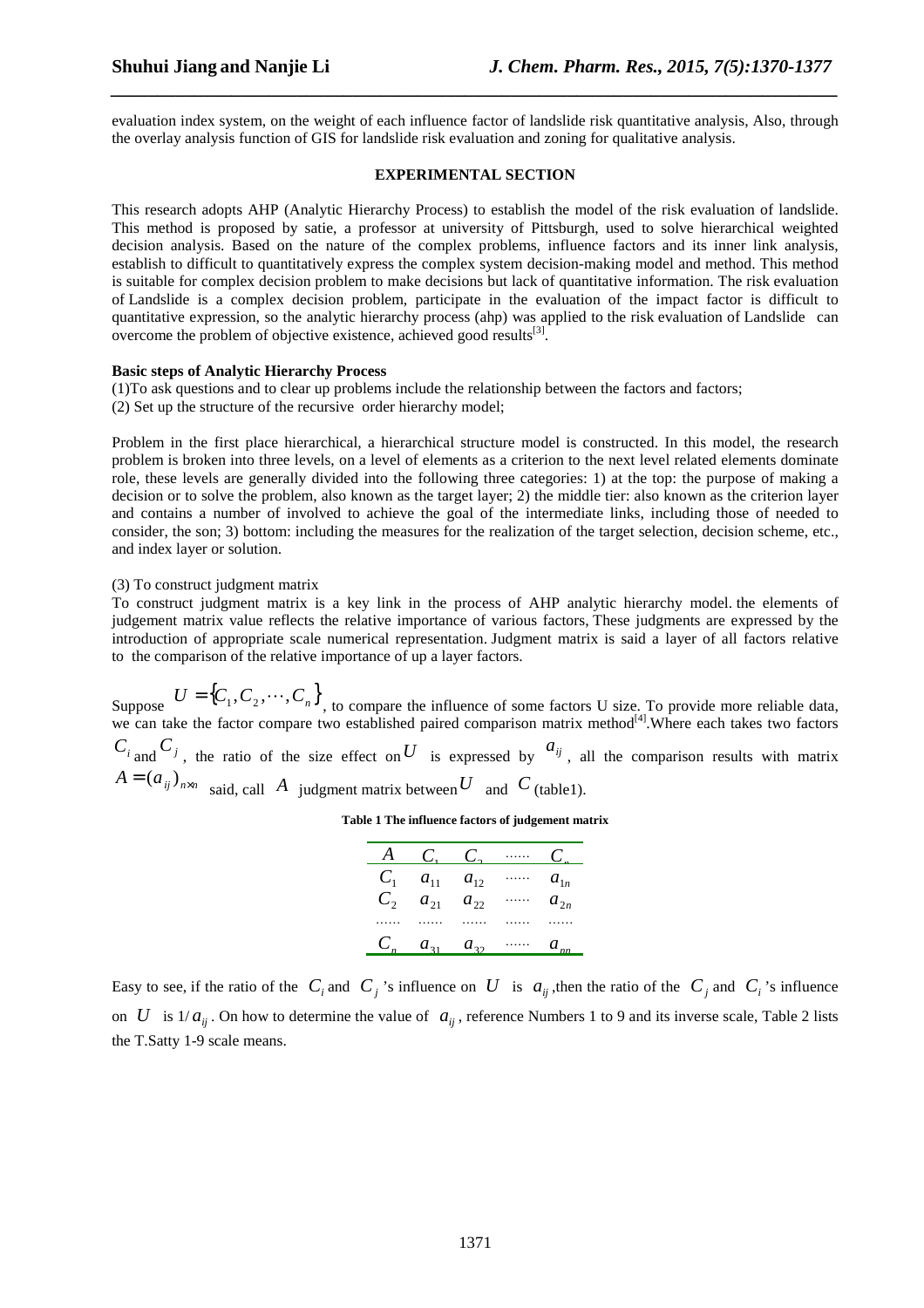| $a_{ij}$ | define                                   | $a_{ii}$       | define                                                |
|----------|------------------------------------------|----------------|-------------------------------------------------------|
|          | $C_i$ and $C_i$ are equally important    | 2              | Between equally important and slightly more important |
| 3        | $C_i$ slightly more important than $C_j$ | $\overline{4}$ | Between slightly and obviously important              |
|          | $C_i$ obviously important than $C_i$     | 6              | Between clearly and obviously important               |
| 7        | $C_i$ clearly important than $C_i$       | 8              | Between apparent and absolute important               |
| 9        | $C_i$ absolutely important than $C_i$    |                |                                                       |

*\_\_\_\_\_\_\_\_\_\_\_\_\_\_\_\_\_\_\_\_\_\_\_\_\_\_\_\_\_\_\_\_\_\_\_\_\_\_\_\_\_\_\_\_\_\_\_\_\_\_\_\_\_\_\_\_\_\_\_\_\_\_\_\_\_\_\_\_\_\_\_\_\_\_\_\_\_\_* **Table2 The elements of judgement matrix in assignment standard** 

Classification too much increased the difficulty of judgement, beyond people's judgment, generally do n  $(n - 1) / 2$ times two judgment is necessary.

#### (4)Judgment matrix consistency check

To construct judgment matrix, because of the complexity of the objective things and the partial understanding of the problem, may be the cause of consistency matrix deviation is too large, it will lead to various factors index weight distribution is not reasonable, therefore, need a consistency check of judgment matrix <sup>[5]</sup>. Consistency check process: for every judgment matrix calculating maximum eigenvalues and corresponding eigenvectors, and then calculate the consistency index, consistency index and consistency ratio, only when the random consistency ratio ( $CR < 0.10$ ), the consistency of judgement matrix have satisfied.

#### **The risk evaluation hierarchy model of Landslide geological disaster**

Through the establishment of the risk evaluation hierarchy model of landslide geological disaster**,** analyse the weights of landslide geological disaster impact factors. The main influencing factors of landslide were internal factors and external factors in the study area. Internal factors include: the topography, geological structure, stratum lithology; External factors include: rainfall, rivers, vegetation coverage, human activity.

Additionally according to landslide formation mechanism and repeatability characteristics of landslide, the study area should be considered landslide remote sensing survey of geological hazard, namely to study the effect of landslide disaster in the area density and scale. Based on this, to determine the study of the main factors to influence factor of landslide disaster in the area, the hierarchy structure model is established. According to the structure model, In wulong county, the evaluation hierarchy model of Landslide geological disaster factor  $U = \{$ internal factors U1 , external factors U2, historical conditions U3}. Among them:

Internal factors  $U1 = \{top$  topography factor C1, geological structure factorC2, formation lithology factor C3};

External factors  $U2 = \{\text{annual rainfall C4}, \text{ into rivers from C5}, \text{vegetation coverage C6}, \text{human activities C7}\}\;$ 

Historical condition  $U3 = \{$  landslide density C8, landslide scale C9 $\}$ ;

#### **To construct judgment matrix**

Through the comparison of all these factors, to establish the landslide influence evaluation index of judgment matrix and the relative importance of each index in the study area.As table 3, table 4,table 5, table 6.

| Table3 The judgment matrix of risk factors and relative importance scale |  |
|--------------------------------------------------------------------------|--|
|--------------------------------------------------------------------------|--|

|                         | Internal factors U1 | External factors U2 Historical condition U3 |
|-------------------------|---------------------|---------------------------------------------|
| Internal factors U1     |                     |                                             |
| External factors U2     |                     |                                             |
| Historical condition U3 |                     |                                             |

#### **Table4 The judgment matrix of internal factors and relative importance scale**

|                                     | topography C1 | geological structure C <sub>2</sub> formation lithology C <sub>3</sub> |  |
|-------------------------------------|---------------|------------------------------------------------------------------------|--|
| topography C1                       |               |                                                                        |  |
| geological structure C <sub>2</sub> |               |                                                                        |  |
| formation lithology C3              |               |                                                                        |  |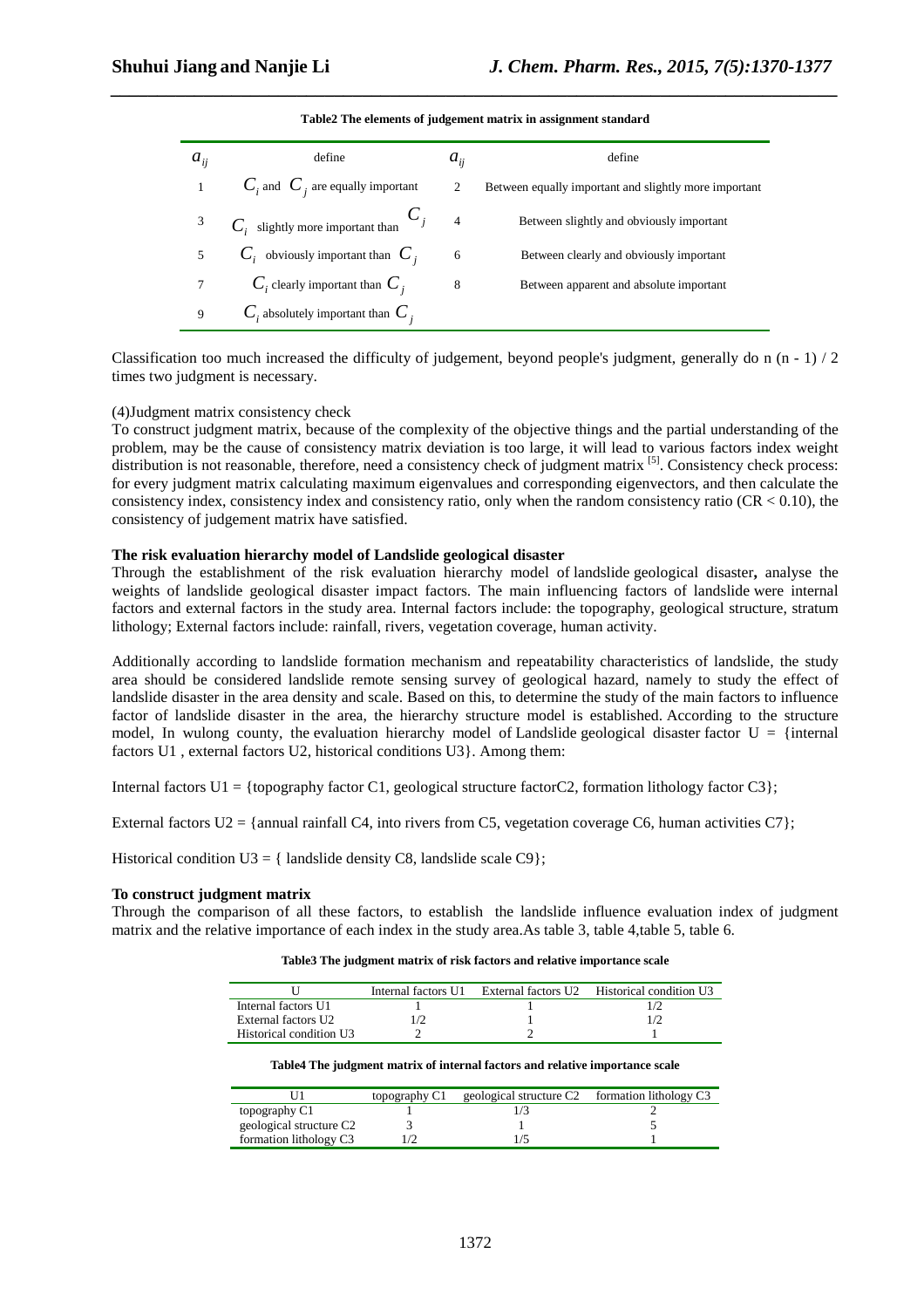| U2                                                                                  | annual rainfall C4 | into rivers from C5 | vegetation coverage C6 | human activities C7 |  |
|-------------------------------------------------------------------------------------|--------------------|---------------------|------------------------|---------------------|--|
| annual rainfall C4                                                                  |                    |                     |                        | 1/5                 |  |
| into rivers from C5                                                                 | 1/2                |                     |                        |                     |  |
| Vegetation<br>coverage C <sub>6</sub>                                               | 1/4                |                     |                        | 1/8                 |  |
| human<br>activities C7                                                              |                    |                     |                        |                     |  |
| Table of The judgment matrix of historical conditions and relative importance scale |                    |                     |                        |                     |  |

**Table5 The judgment matrix of external factors and relative importance scale** 

*\_\_\_\_\_\_\_\_\_\_\_\_\_\_\_\_\_\_\_\_\_\_\_\_\_\_\_\_\_\_\_\_\_\_\_\_\_\_\_\_\_\_\_\_\_\_\_\_\_\_\_\_\_\_\_\_\_\_\_\_\_\_\_\_\_\_\_\_\_\_\_\_\_\_\_\_\_\_*

| I I 3                | landslide density C8 | landslide scale C9 |
|----------------------|----------------------|--------------------|
| landslide density C8 |                      |                    |
| landslide scale C9   |                      |                    |

## **The consistency check of judgment matrix**

(1)To determine the relative weight coefficient

According to the judgment matrix, proceed hierarchy single sorts and hierarchy total sorts, and then to determine the evaluation factors and evaluation index weights. Hierarchy single sorts is aimed at this layer factors in importance, The weight value of Hierarchical single sorts can be obtained by solving the eigenvalue, that is:

$$
AW = \lambda_{\text{max}} W_i \tag{1}
$$

In the above formula:  $A$  is the judgment matrix,  $\lambda_{\text{max}}$  is the maximum characteristic root of  $A$ ,  $W$  is feature vector of  $A$  ,  $W_i$  is corresponding weight value of the single sort element levels.

For example, show consistency check of judgment matrix of internal factors influencing matrix U1. Calculation process is as follows:

$$
\overline{C} = \left(\overline{c}_{ij}\right), \quad \overline{c}_{ij} = \frac{c_{ij}}{\sum_{i=1}^{n} c_{ij}}, \quad i, j = 1, 2, \cdots n \tag{2}
$$

$$
C_1 = \begin{bmatrix} 1 & 1/3 & 2 \\ 3 & 1 & 5 \\ 1/2 & 1/5 & 1 \end{bmatrix}, \quad \overline{C}_1 = \begin{bmatrix} 0.2222 & 0.2174 & 0.2500 \\ 0.6667 & 0.6522 & 0.6250 \\ 0.1111 & 0.1304 & 0.1250 \end{bmatrix},
$$

According to the line together:

$$
\overline{W} = [\overline{w}_1, \overline{w}_2, \cdots, \overline{w}_n]^T, \overline{W}_i = \sum_{j=1}^n \overline{c}_{ij} ;
$$
\n(3)

$$
\overline{W}_1 = \begin{bmatrix} 0.6896 \\ 1.9439 \\ 0.3665 \end{bmatrix};
$$
\n
$$
W = [w_1, w_2, \dots, w_n]^T, \quad w_i = \frac{w_i}{\sum_{i=1}^n w_i}
$$
\n(4)

Through the above calculation, the weight vector of the single sort for judgment matrix of internal factors  $U1$ :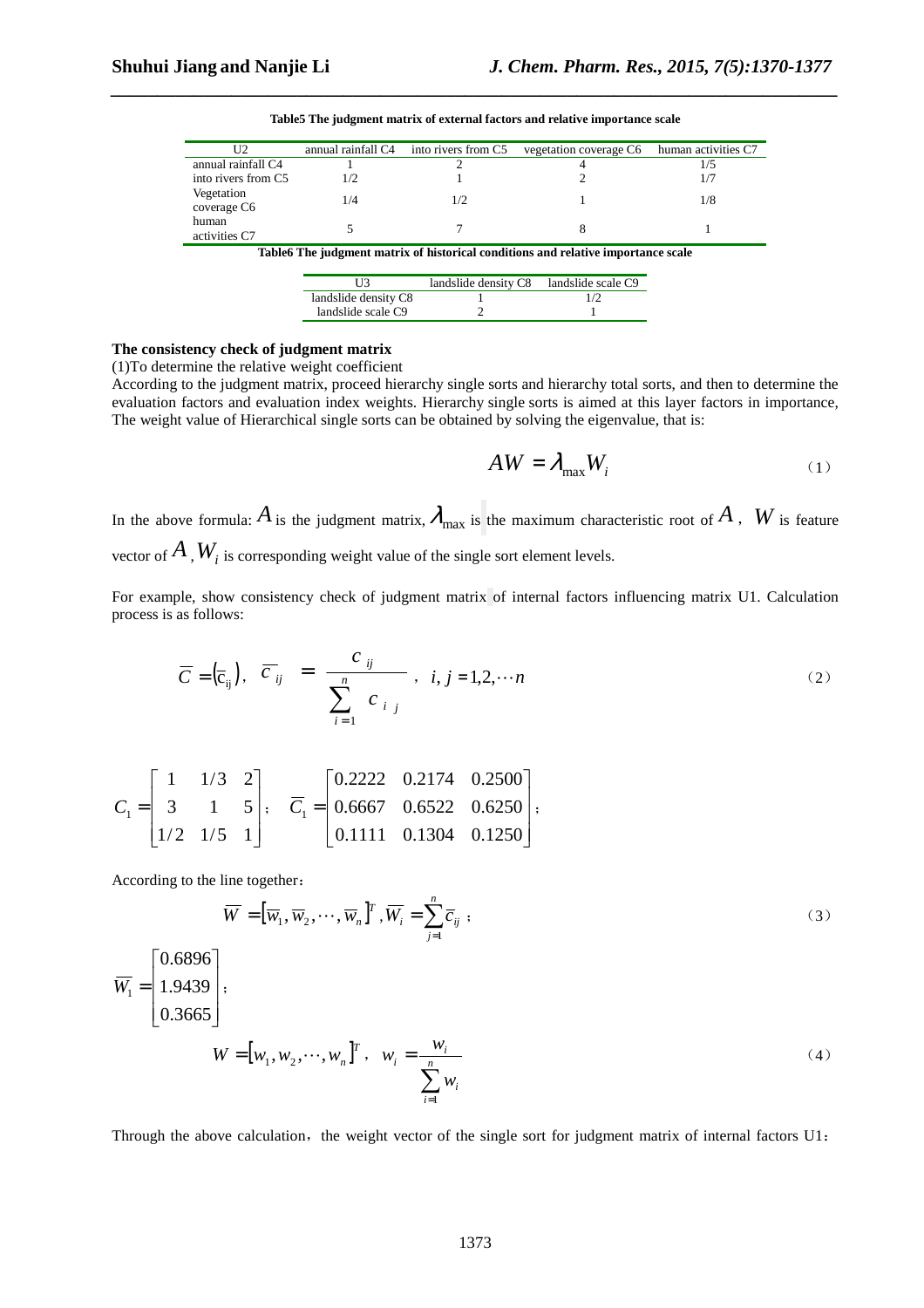$\overline{\phantom{a}}$  $\overline{\phantom{a}}$ 1  $\mathbf{r}$  $W_1 = 0.6480$  $\lceil 0.2299\rceil$ .In the same way, the weight vector of the single sort for judgment matrix of external factors

*\_\_\_\_\_\_\_\_\_\_\_\_\_\_\_\_\_\_\_\_\_\_\_\_\_\_\_\_\_\_\_\_\_\_\_\_\_\_\_\_\_\_\_\_\_\_\_\_\_\_\_\_\_\_\_\_\_\_\_\_\_\_\_\_\_\_\_\_\_\_\_\_\_\_\_\_\_\_*

$$
U2: W_2 = \begin{bmatrix} 0.1221 \\ 0.1000 \\ 0.0591 \\ 0.6555 \end{bmatrix}
$$
, the weight vector of the single sort for judgment matrix of historical condition

$$
U3:W_3 = \begin{bmatrix} 0.3333 \\ 0.6666 \end{bmatrix}
$$
, the weight vector of the single sort for judgment matrix of U:  $W_T = \begin{bmatrix} 0.2619 \\ 0.2143 \\ 0.5238 \end{bmatrix}$ .

### (2) Consistency check

Get  $W_i$  from the above to calculation, as a basis for the lower elements to the upper one, need to check the consistency of judgement matrix.

$$
\lambda_{\max} = \frac{1}{n} \sum_{i=1}^{n} \left[ \frac{\sum_{j=1}^{n} a_{ij} w_j}{w_j} \right]
$$
\n
$$
(5)
$$

According to the formula  $(5)$ , to calculate the feature vector of intrinsic factor U1's judgment matrix .

$$
\lambda_{\max} = \frac{1}{3} \left( \frac{1 \times 0.2299 + 1/3 \times 0.6480 + 2 \times 0.1221}{0.2299} + \frac{3 \times 0.2299 + 1 \times 0.6480 + 5 \times 0.1221}{0.6480} + \frac{1/2 \times 0.2299 + 1/5 \times 0.6480 + 1 \times 0.1221}{0.1221} \right) = 3.
$$

Through the above method to construct judgment matrix, which can reduce the interference of other factors, more objectively reflect the difference between a pair of factor influence. Judgment matrix provided by the decision makers a consistency check are necessary, to decide whether to accept it. The steps of consistency check are as follows:

1) Calculate the consistency index*CI* .

$$
CI = \frac{\lambda_{\text{max}} - n}{n - 1} \tag{6}
$$

According to the formula (6) is obtained:  $CI = \frac{N_{\text{max}}}{I} = \frac{5.0037 \text{ J}}{2.1 \text{ kg}} = 0.00185$  $3 - 1$  $3.0037 - 3$ n -1  $\frac{m}{\text{max}} - n = \frac{3.0037 - 3}{2.0037} =$ −  $CI = \frac{\lambda_{\text{max}} - n}{\lambda_{\text{max}}} = \frac{3.0037 - 3}{\lambda_{\text{max}}} = 0.00185$ .

2) To find the corresponding average random consistency index *RI* , as shown in table 7.

#### **Table7 Corresponding RI values of N order matrices**

|  | $  -$ | ı QC<br>. | .<br>the contract of the contract of the | ---<br>the contract of the contract of the | - | . .<br>the control of the control of the |  |
|--|-------|-----------|------------------------------------------|--------------------------------------------|---|------------------------------------------|--|

3) Calculate the consistency ratio*CR* .

$$
CR = \frac{CI}{RI} = \frac{0.00185}{0.58} = 0.0032
$$

 $CR = 0.0032 < 0.10$ , Think internal factors the consistency of judgment matrix U1 is acceptable, otherwise the judgment matrix should be amended.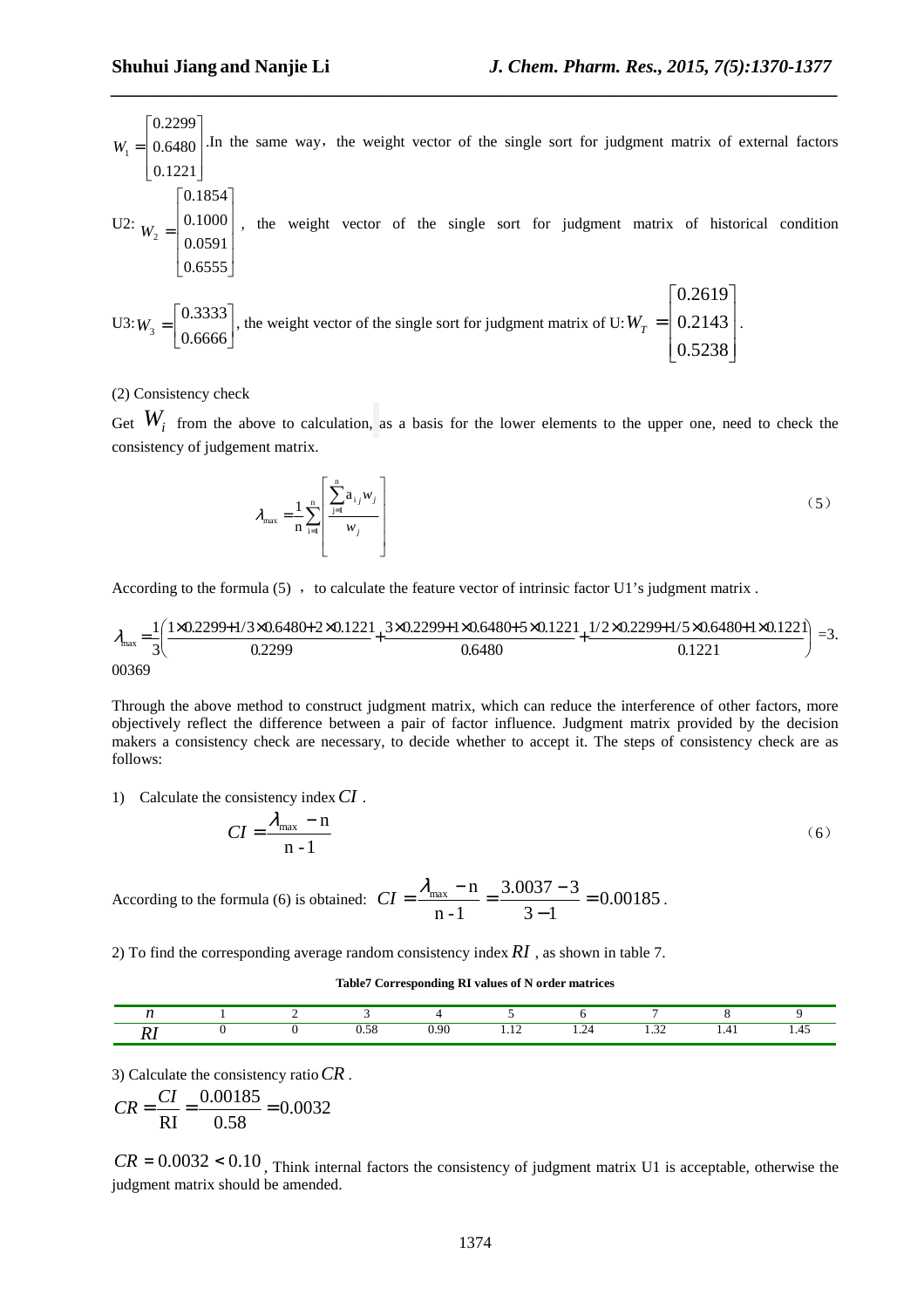In the same way, we can obtain external factors judgment matrix U2 and historical situation factors judgment matrix U3. The calculation results and conclusions are shown in table 8.

*\_\_\_\_\_\_\_\_\_\_\_\_\_\_\_\_\_\_\_\_\_\_\_\_\_\_\_\_\_\_\_\_\_\_\_\_\_\_\_\_\_\_\_\_\_\_\_\_\_\_\_\_\_\_\_\_\_\_\_\_\_\_\_\_\_\_\_\_\_\_\_\_\_\_\_\_\_\_*

| Matrix         | the consistency index $CI$ | the consistency ratio $CR$                           | conclusions  |
|----------------|----------------------------|------------------------------------------------------|--------------|
| U1             | 0.00185                    | 0.0032                                               | satisfaction |
| U <sub>2</sub> | 0.078                      | 0.0087                                               | satisfaction |
| U3             |                            | Secondary matrix are always satisfactory consistency |              |
|                | 0.0267                     | 0.046                                                | satisfaction |

**Table8 Consistency check results and conclusions** 

To sum up, according to the actual situation, using the hierarchical analysis method, to determine the effect of geologic disaster danger evaluation factors in the study area weight coefficient, the structure of the consistency of judgment matrix is satisfied, the relative importance attached to score between various factors is feasible.

(3) Calculate the consistency ratio of the weight of each evaluation factor coefficient for total ordering. Hierarchy total sequencing calculation formula:

$$
A = \sum_{j=1}^{n} U_j W_{ij} \tag{7}
$$

In the above formula:  $W_{ij}$  is single sorting weight of each evaluation factor (secondary factors) level,  $U_j$  is single

sorting weight of each evaluation factor (primary factors) level,  $\hat{A}$  is total order weight of each evaluation index.

Using the formula (7), can be calculated for each to influence the outcome of total sorts of index weights. The results are shown in table 9.

| U                                   | U1     | U <sub>2</sub> | U3     | Total order sorting |
|-------------------------------------|--------|----------------|--------|---------------------|
| weight coefficient                  | 0.2619 | 0.2143         | 0.5238 | n<br>$j=1$          |
| topography C1                       | 0.2299 |                |        | 0.0602              |
| geological structure C <sub>2</sub> | 0.6480 |                |        | 0.1697              |
| formation lithology C3              | 0.1221 |                |        | 0.0320              |
| annual rainfall C4                  |        | 0.1854         |        | 0.0397              |
| into rivers from C5                 |        | 0.1000         |        | 0.0241              |
| Vegetation coverage C6              |        | 0.0591         |        | 0.0127              |
| human activities C7                 |        | 0.6555         |        | 0.1405              |
| landslide density C8                |        |                | 0.3333 | 0.1746              |
| landslide scale C9                  |        |                | 0.6666 | 0.3491              |

**Table9 Each evaluation factor weight total sorts** 

According to the total sorts, the size of the existing geological disaster, the density distribution of geological disasters, the influence factors of human activities is the most serious. These factors for the occurrence of landslide geological disasters play an important role.

#### **RESULTS AND DISCUSSION**

## **The risk evaluation of Regional landslide geological disaster and regionalization**

This article used the Regular or irregular grid unit to divide the study area. Specific evaluation using analytic hierarchy process (ahp) combined with GIS technology to calculate each assessment unit of geological disaster risk index, and risk zoning map in the study area is obtained. Risk index calculation model expressions:

$$
Q_j = \sum_{i=1}^n w_i v_i \tag{8}
$$

In the above formula:  $Q_i$  is the risk index of j unit,  $W_i$  is the weight of *i* geological hazard factors,  $V_i$  is the Degree of geological disaster risk factor score of *i* .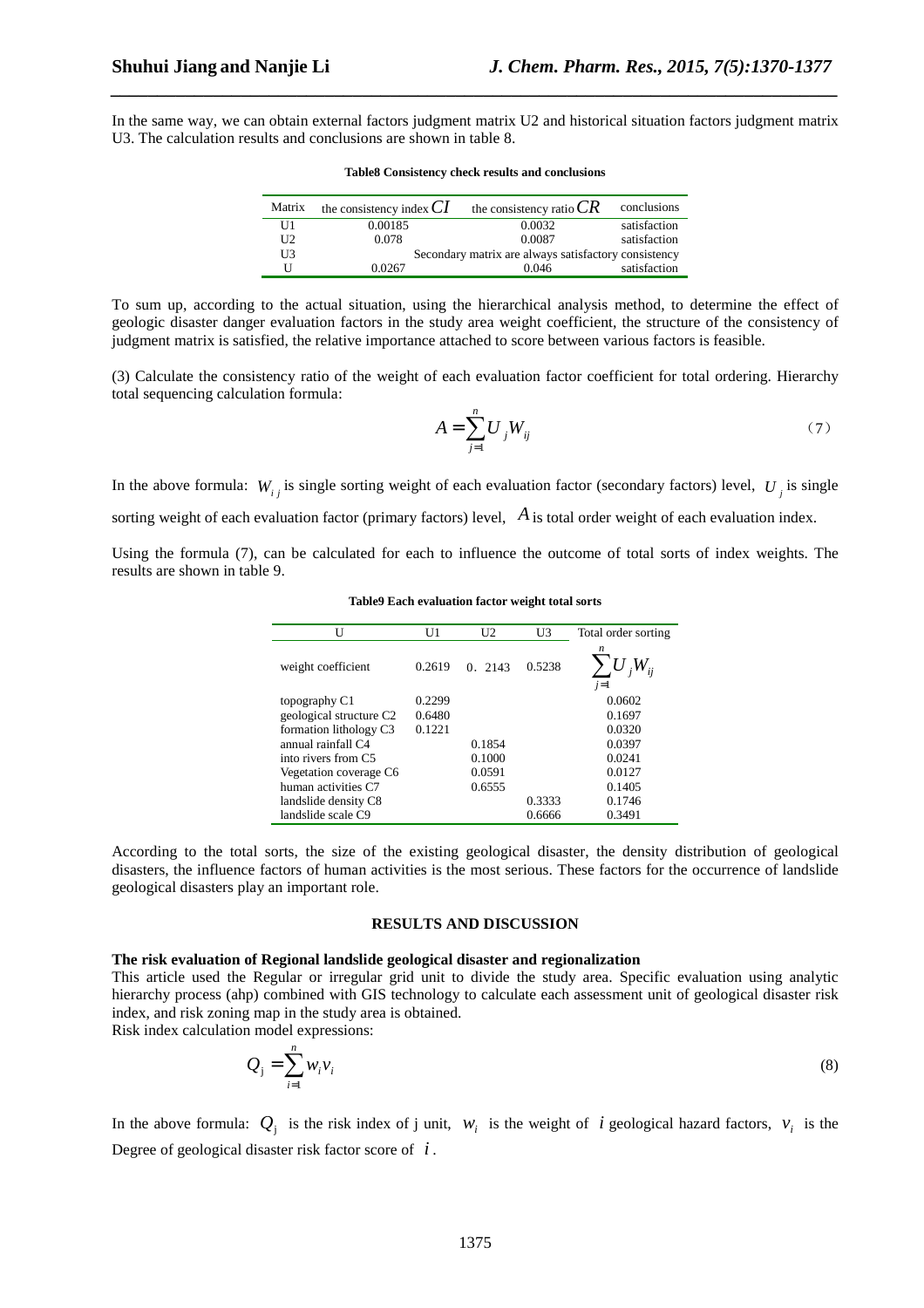The influence factors of affecting the geological disaster evaluation factors, and must be endowed with quantitative values. For each unit of all geological hazard factor score of expert experience method is used to quantified expression, level 4 points method <sup>[6]</sup>. According to the actual situation in the study area combined with the expert experience, the influence factor of landslide hazard assignment are listed in table 10.

*\_\_\_\_\_\_\_\_\_\_\_\_\_\_\_\_\_\_\_\_\_\_\_\_\_\_\_\_\_\_\_\_\_\_\_\_\_\_\_\_\_\_\_\_\_\_\_\_\_\_\_\_\_\_\_\_\_\_\_\_\_\_\_\_\_\_\_\_\_\_\_\_\_\_\_\_\_\_*

|  | Table10 Expert rating assignment of impact factor landslide |  |  |
|--|-------------------------------------------------------------|--|--|
|  |                                                             |  |  |

| value | value implication |
|-------|-------------------|
|       | Small effect      |
| 2     | General effect    |
| 2     | General effect    |
| 3     | Medium effect     |
| 3     | Medium effect     |
|       | Small effect      |
| 4     | Strong effect     |
| 4     | Strong effect     |
| 3     | Medium effect     |
|       |                   |

Through formula (9) , using GIS software MAPGIS, will calculate the weight value of factors and the influencing factors of value by the map algebra operation, grid can be obtained the final score value of evaluation unit. According to the final score value of grid evaluation units will risk zoning in the study area into five levels: very high danger zone, high danger zone, medium danger zone, low danger area, no danger zone.

Using MAPGIS software in the spatial analysis module (DTM), to extract the geological disaster risk index of each unit after eliminating discrete data, get the landslide risk of geological disasters in the study area comprehensive plane contour map. In combination with the practical situation of the study area, according to the regional risk zoning standards, on the basis of the landslide geological disaster risk comprehensive contour map, the geological disaster risk is divided into five grades. The results are shown in table 11. According to the landslide hazard contour map, we can get the landslides in the study area geology disaster risk zoning map, as shown in figure 1.

#### **Table11 Landslide geological disaster risk hierarchy table in the study area**



**Fig.1 The zoning map of landslide risk in Wulong county**